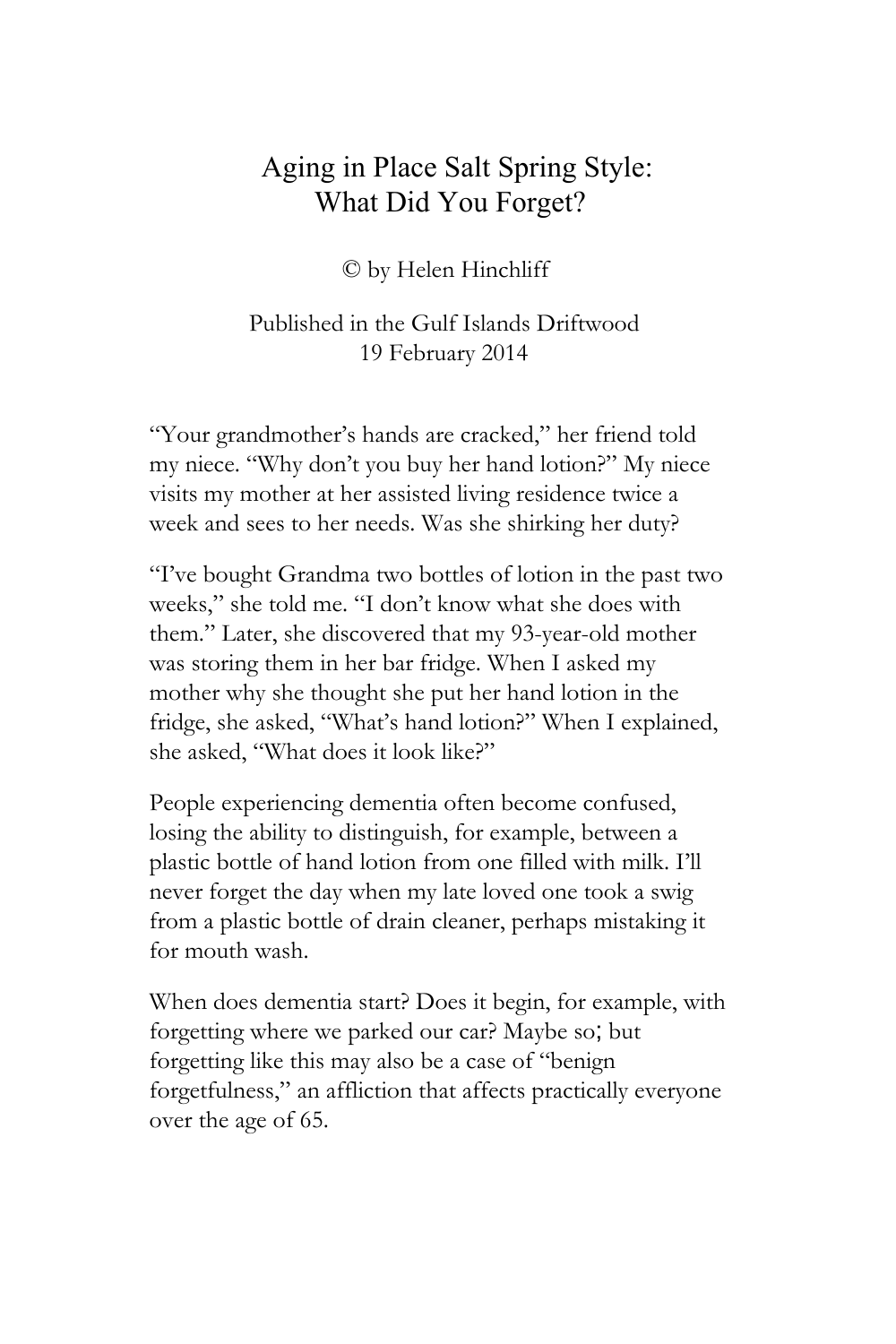The key is this: If we have a healthy brain, we can usually avoid the problem by being mindful about where we park. If we forget anyway we can retrace our steps and reconstruct what happened. At a Victoria garage three hours after I parked there, I looked at my watch. Just enough time to catch the next ferry, I decided as I walked up the steps. I'd been mindful about the correct doorway—third floor, yellow—and I remembered my car was near the beginning of its row. Nevertheless, it wasn't where I expected it to be!

Retracing my steps to the doorway, I reconstructed my parking experience. The angle had been tight and I had to back up and try again. A car coming around the corner had screeched to a halt. My mind now focused, I remembered *the angle* at which I'd parked.

A few minutes earlier, I'd let my mind drift into ferry land. On their own, my feet found their way up to level four where the cars were parked *at the wrong angle.* Back on the third level, I found my car at the other end of the row.

A healthy brain allows us to notice our surroundings, remember them, and understand how things work. The brain cells of people with dementia are increasingly unable to do these things. Vascular dementia can result when arteries are so clogged with plaque they don't let enough oxygenated blood get to the brain. Brain cells begin to die. Or the plaques and tangles of Alzheimer's disease turn the brain to mush. Either way (and others too), we can't process our surroundings and we become confused.

How can you tell if you—or your loved one—has dementia? Apparently, a lot of people want to know the answer to that question. A few weeks ago, Ohio State University announced the availability of the Self-Administered Gerocognitive Exam, SAGE for short. So many people